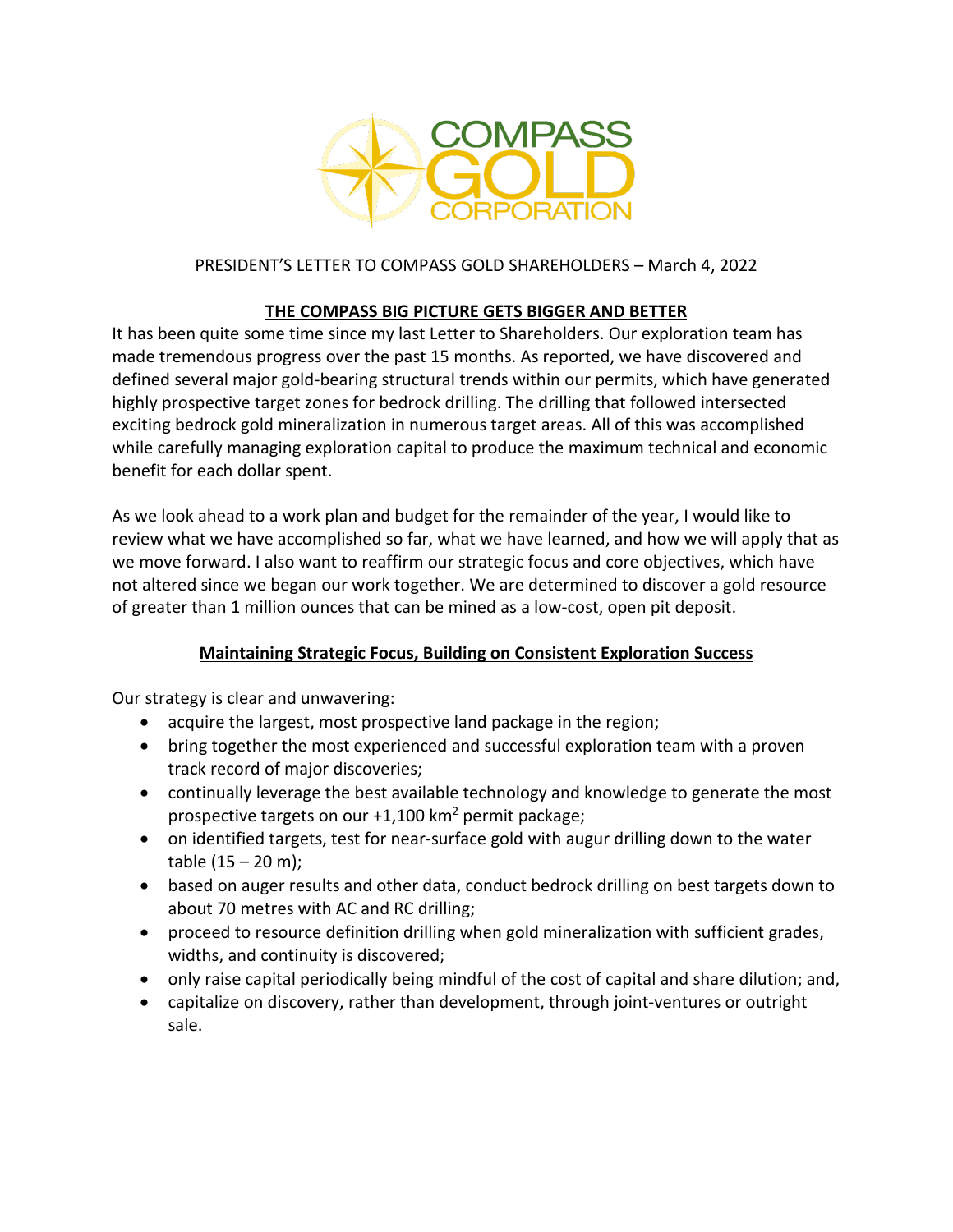

There is a good reason why every investor presentation we make includes this "Big Picture" slide. The Gold District of southern Mali continues to grow more and more exciting, with more production, exploration, and development occurring in this highly prospective area of roughly 300 km by 200 km. The structural trends within this small window host at least eight commercial deposits, several of which contain multi-millions of ounces of gold. Add to that, the several large resources discovered by international exploration groups, and there is just no question that we are in "elephant country." We are also perfectly prepared to leverage our position for the benefit of us all. In our Exploration Manager, Dr. Madani Diallo, and his senior geologists, we have assembled an outstanding team of "elephant hunters" with decades of experience all across this region. In addition, Compass Gold maintains the exploration rights to one of the largest and most impressive land endowments of any group in this region, at almost 1,200 km<sup>2</sup>. And within just one portion of that endowment, we have discovered more than 40 km of highly prospective gold-bearing trends, as shown in greater detail below.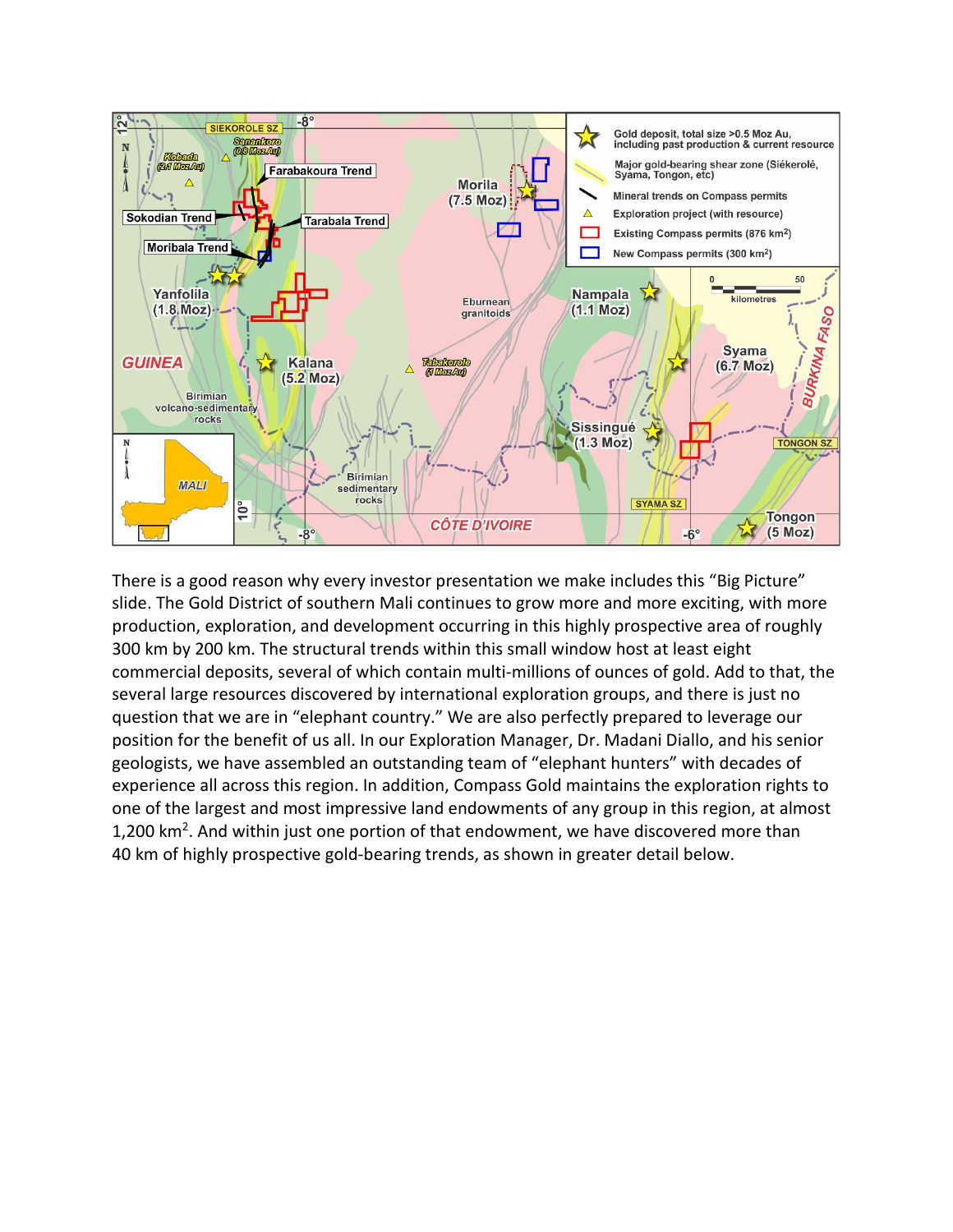

While this prolific gold district of southern Mali presents a tremendous opportunity for our Company, Mali is not without its challenges. The past two years have been difficult for our host country. With the Covid-19 pandemic came economic stress and extremist security threats in the northern regions have resulted in a military transitional government that is struggling to restore a stable democracy. Notably, several large mining companies operating in the area have reported that these issues have not impacted their operations. We are monitoring these circumstances, but so far, we have been able to conduct our work without interruption or unusual safety risks for our team.

This is the big picture, and it is important that we not lose sight of it, while we continue to narrow our focus.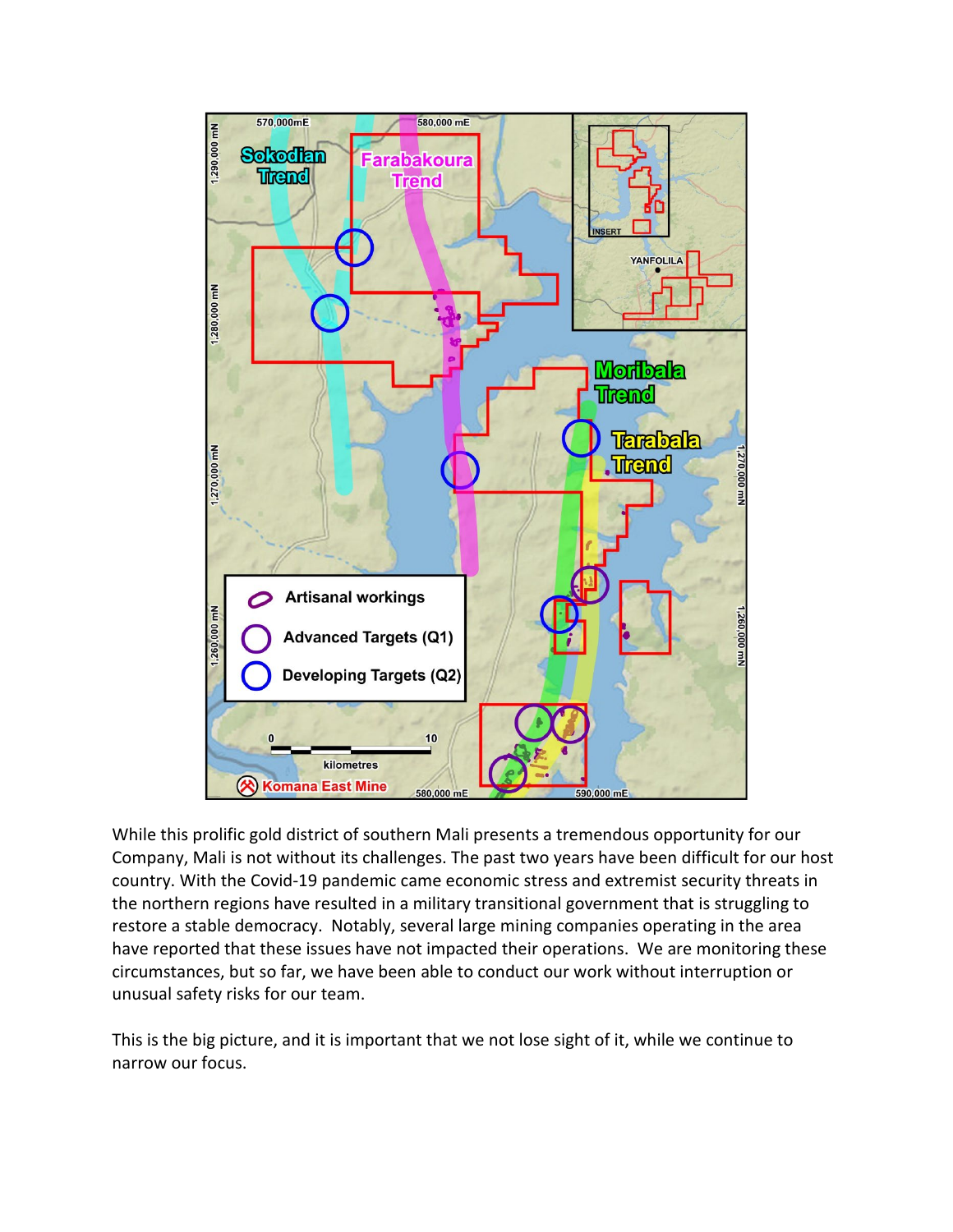#### **The Compass Approach**

In order for a small company like ours to take on such a large collection of untested but highly prospective ground, it is essential that we apply a disciplined, technically-driven approach. We often remind our shareholders that we are committed to spending 90 cents of every precious dollar raised in the field on true exploration. Those exploration dollars are spent prudently, by using the most effective techniques for our environment to guide us in locating drill targets. It takes time and special expertise to process and interpret the data collected from airborne geophysics, on-the-ground Gradient IP surveys and tens of thousands of soil samples as we map hundreds of square kilometres of near-featureless ground in order to identify the dozens of drill targets large enough to host a commercial open-pit deposit.



# **Compass Exploration Pipeline**

Generating a drill target is a careful process of assessing multiple data points to identify the best places to **start** the drilling. The reality is that gold could be found at any point along those 40 kilometres of structural trends within our property. Eventually, the full extent of the structure may be drill tested, but our focus remains on those locations which represent the greatest likelihood of finding a near-surface deposit that can be developed into a profitable open-pit mine. Dr. Diallo and his team have been very successful at interpreting all the data we've collected to delineate the location, size and direction of several major structural trends running through our permit areas. Our team has demonstrated, through drilling at multiple target zones, that these trends host noteworthy concentrations of gold at less than 70 metres from the surface.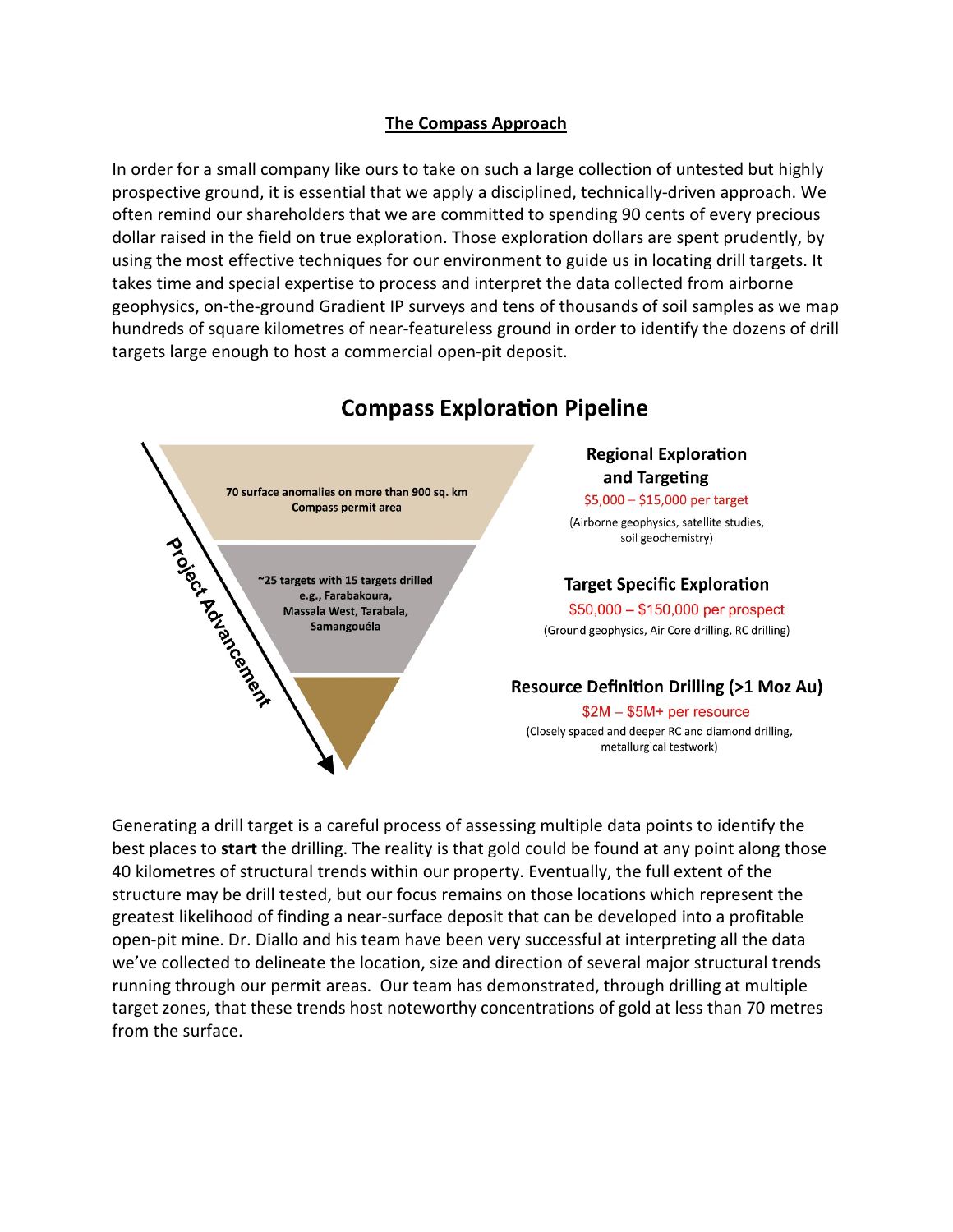We have achieved an extraordinary success rate this past year, with 96% of our drill holes at the Tarabala prospect intersecting gold mineralization and nearly a 60% success rate at the concealed new Massala West prospect.

All of that successful drilling has affirmed our belief that along trends, such as the Tarabala Trend, a major gold deposit could be waiting to be discovered.

## **Following our Strategy and Sticking to our Objectives**

At this point, I think it is worth explaining in some more detail, our Strategy and Core Objectives, which we apply in selecting targets and work priorities. We are completely focussed on discovering a gold deposit of at least 1 million ounces, located near-surface (less than 70 metres depth) and suitable for open-pit mining. Why? Because in this gold district, there are many such mines, with gold grades averaging 1.5 grams per tonne and as low as 0.5 grams per tonne, which have been operating profitably, at gold prices much lower than they are today. That cannot be said of any other gold district in the world.

Compass has strictly focussed on target zones along known structures that are at least 750 metres long and 20 metres wide—large enough to host a multi-million-ounce deposit. We drill these targets to depths of about 70 metres using Air Core (AC) and Reverse Circulation (RC) drilling because they are both quick and cost-effective. When we intercept interesting gold mineralization—that is, with grades greater than 1.0 gram per tonne or widths greater that 15 metres, as we found at Farabakoura and the Tarabala prospects—we go back in with closer spacing of drill holes.

We look for a combination of the right grade, and width along sufficient strike length. Importantly, we also want to know whether these are continuous or if there are gaps within the zone. In most cases, we find that the target zone is "open at depth", which means we expect that there has been a gold mineralizing event that occurred below the 70-metre deep target zone, which hosts still more gold. However, drilling to these deeper depths, particularly with diamond drilling, is much more expensive and may be less predictable in hitting the mineralized structure.

In the case of Farabakoura and our two zones on the Tarabala Trend, we have shown significant gold grades and widths in near-surface sections. Our initial follow-up drilling to test continuity on those targets and some deeper holes returned good results which our team has assessed. We have deferred further deep drilling on those targets. Have we walked away from Farabakoura and Tarabala? Absolutely not. They represent real value and opportunity which could be realized down the road. They will require deeper and more expensive drilling to be fully tested, and so, fall outside of our current exploration goal of first identifying open-pit potential.

As we continue our progress, we continue to gather more valuable data and apply what we learn from our success on those targets in order to generate several additional targets that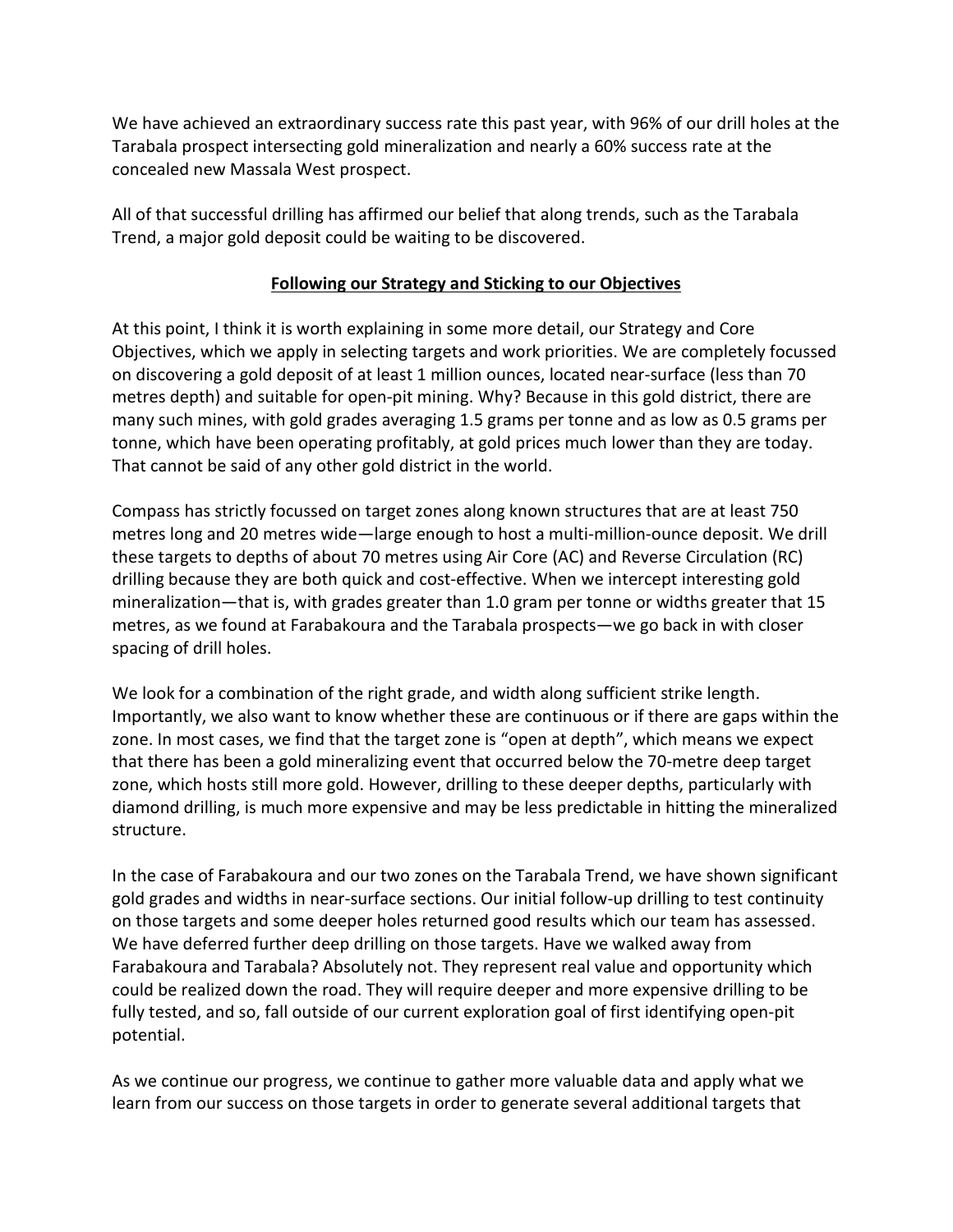even better fit our strategy and budget. From a practical point of view, we are able to drill three or four target zones, along the same structures, defined by the same high probability indicators, (strong Gradient IP features, shallow soil gold anomalies, good auger drilling results, and nearby active artisanal mining) for roughly the same cost it would take to mount a deeper drilling program to a depth of 150 metres at one of those previous target zones.

So, for now, we have "parked" the Farabakoura, Massala West and Tarabala prospects. I am confident that there will be a time when we have a greater budget, a better cost of capital, or maybe a joint-venture partner, when those areas will be the subject of further work.

With a large land package such as ours, the potential for attractive partnerships and joint ventures is something we are always considering. The original \$2 million investment by SEMAFO, now held by Endeavour Mining, is just one example of this ongoing strategy For now, we continue to look for that first target zone that will produce the grades, widths, strike length AND continuity to form the anchor deposit of a commercial gold mine.

The exciting fact is that our team continues to identify multiple target zones along these proven trends, and our acquisition of the Moribala permit areas has added 12 kilometres of these highly prospective structures to our property endowment. Fortunately, our highly-experienced technical team on the ground saw the potential at Moribala when others did not, and we were able to apply to the Mining Ministry to have a new permit issued to Compass on this available ground. We have already identified five target areas within our new permit, and recently began shallow AC drilling at two of these target areas. This work will take us through to the end of March. For the remainder of the year, Dr. Diallo and our Technical Director Dr. Sandy Archibald have put forward a budget for our shareholders to consider. In keeping with our promise, roughly 80% of any budget will be focussed on drilling precisely along those proven trends and on those target zones where we see the greatest probability of achieving our objectives.

On a separate front, we have also announced the recent acquisition of rights to several properties around the Morila gold mine. This addition to our endowment reflects the fact that, in line with our core objective of finding the most prospective ground, our property package is an evolving pipeline of opportunities. The Morila blocks and even the addition of the Moribala permit simply demonstrate the ability of our team to recognize the geological potential in new areas and to work effectively to secure ground that can add value for our shareholders in the future. The most enticing aspect of the Morila blocks is that our team has extensive knowledge and experience in this area based on their prior direct involvement with the discovery of the 7.5-million-ounce Morila deposit. Such an opportunity would easily be the focus of a separate company, but we have been able to bring it into the fold and start some preliminary target generation work which may lead to drilling, and hopefully, a discovery down the road.

## **Some Final Thoughts**

As I look back on all we've done over these past few years, it has never been clearer that we have the right team, in the right place, executing the right strategy to return excellent value to